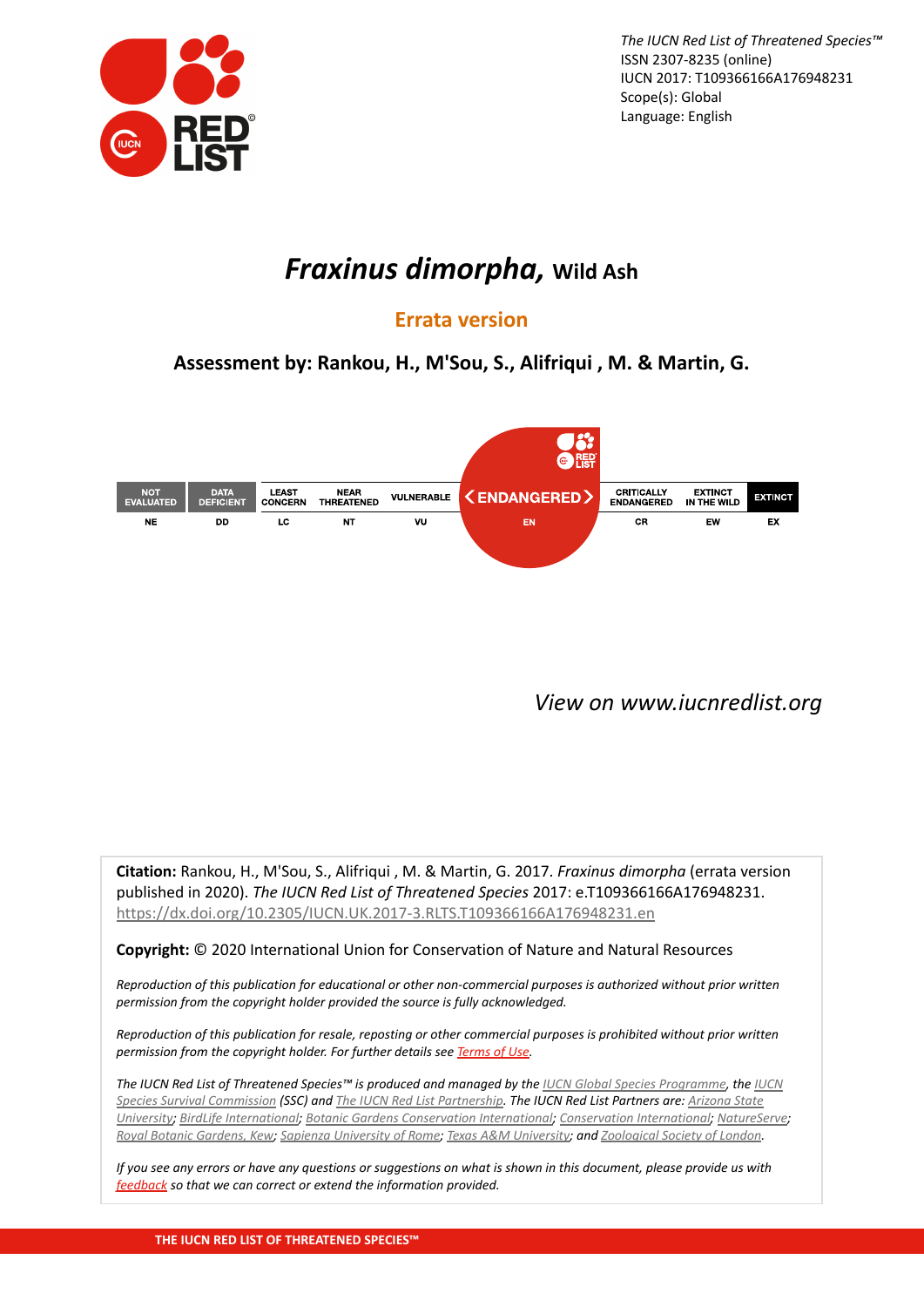## **Taxonomy**

| Kingdom | <b>Phylum</b> | <b>Class</b>  | Order           | Family   |
|---------|---------------|---------------|-----------------|----------|
| Plantae | Tracheophyta  | Magnoliopsida | Scrophulariales | Oleaceae |

#### **Scientific Name:** *Fraxinus dimorpha* Coss. & Durieu

### **Synonym(s):**

- *Fraxinus dimorpha* var. *dumosa* Carrière
- *Fraxinus xanthoxyloides* auct.
- *Fraxinus xanthoxyloides* var. *dumosa* (Carrière) Lingelsh.
- *Fraxinus xanthoxyloides* fma. *dumosa* (Carrière) Rehder
- *Fraxinus xanthoxyloides* var. *dimorpha* (Coss. & Durieu) Wenz.
- *Fraxinus xanthoxyloides* fma. *dumosa* (Carrière) Rehder

### **Common Name(s):**

| $\bullet$ English: | Wild Ash               |
|--------------------|------------------------|
| $\bullet$ French:  | Frêne dimorphe         |
| $\bullet$ Arabic:  | Derdar, Imts (Amazigh) |

## **Assessment Information**

| <b>Red List Category &amp; Criteria:</b> | Endangered A2cd+3cd+4cd; B2ab(i,ii,iii,v) ver 3.1 |  |  |  |
|------------------------------------------|---------------------------------------------------|--|--|--|
| Year Published:                          | 2017                                              |  |  |  |
| Date Assessed:                           | August 28, 2017                                   |  |  |  |

### **Justification:**

*Fraxinus dimorpha* is a western Mediterranean species, endemic to North Africa with a restricted distribution in Morocco and Algeria. *Fraxinus dimorpha* is very local, uncommon and fairly rare in most of its stations and the abundance of the species varies from rare to occasional and the populations are severely fragmented. The population trend of *Fraxinus dimorpha* is decreasing, the number of mature individuals and the population density have been significantly reduced during last decades, and the species often occurs in small subpopulations. The population reduction is inferred to be very high at 70 % over the last three generation and is projected to continue declining by 50% in the future due to many threats. The estimated area of occupancy (AOO) is less than 500 km² and the species is under numerous medium to high impact threats, especially: ruthless collection for domestic uses and for trade, collection practices, overgrazing, deforestation, human activities, management activities and climate change with an estimated continuing decline in the population size and the habitats quality on all the locations. Therefore, *Fraxinus dimorpha* is assessed globally as Endangered [EN A2cd+3cd+4cd; B2ab (i,ii,iii,v)].

# **Geographic Range**

### **Range Description:**

*Fraxinus dimorpha* is a western Mediterranean species, endemic to North Africa with a restricted distribution in Morocco and Algeria (Ball 1878, Battandier and Trabut 1890, Fennane and Ibn Tattou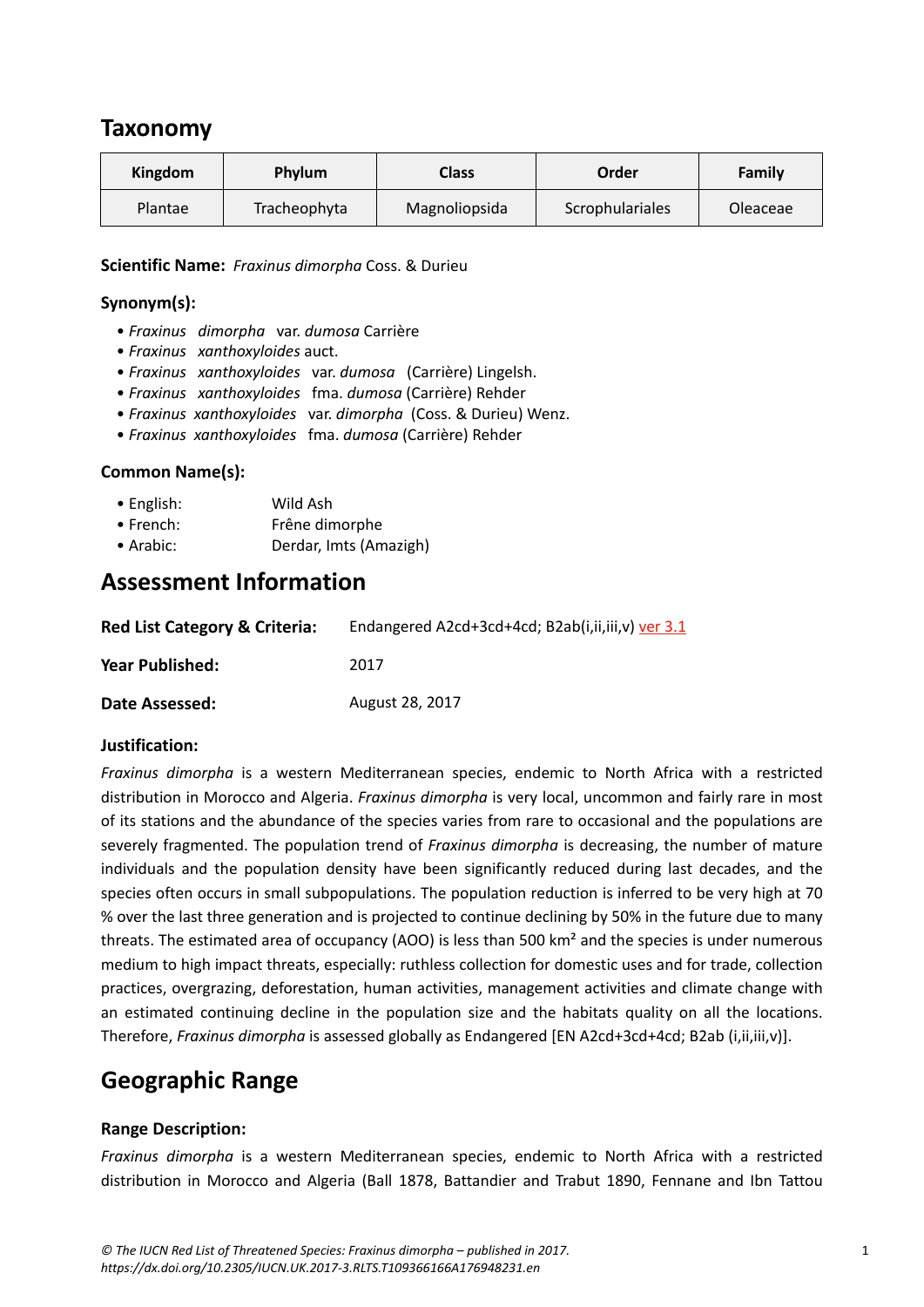2005, Fennane *et al.* 2007, Charco 2001, Euro+Med 2015). In Algeria, *Fraxinus dimorpha* occurs mainly in the Aurès (Oued Ensigha, Oued Boulgem and Oued Tamza), Djebel Tougour near Batna Province, Oued Abdi Valley near Constantine province, Bellezma, Djbel-M'zi, Toudja and Kabylie Mountains (Battandier and Trabut 1890, Charco 2001). In Morocco, *Fraxinus dimorpha* occurs in the following major floristic divisions: High Atlas Mountains (Ayachi, Maâsker, Parc National, Ourika Valley near Marrakech), Central High Atlas mainly in Ait M'hamed near Azilal Province at 1,300 to 1,700 m altitude, Middle Atlas Mountains (Nort-Eastern of Middle Atlas and Central Middle Atlas), Anti Atlas (Saghro Mountains), Eastern-Land and Mountains (Berkine) and Atlas Saharien (Ball 1878, Battandier and Trabut 1890, Fennane and Ibn Tattou 2005, Fennane *et al.* 2007, Taleb and Fennane 2008, Charco 2001, Euro+Med 2015). *Fraxinus dimorpha* can be found between 1,400 m and 2,500 m of altitude. The estimated extent of occurrence (EOO) is 246,306 km<sup>2</sup> and the estimated area of occupancy (AOO) is estimated 100 km².

#### **Country Occurrence:**

**Native, Extant (resident):** Algeria; Morocco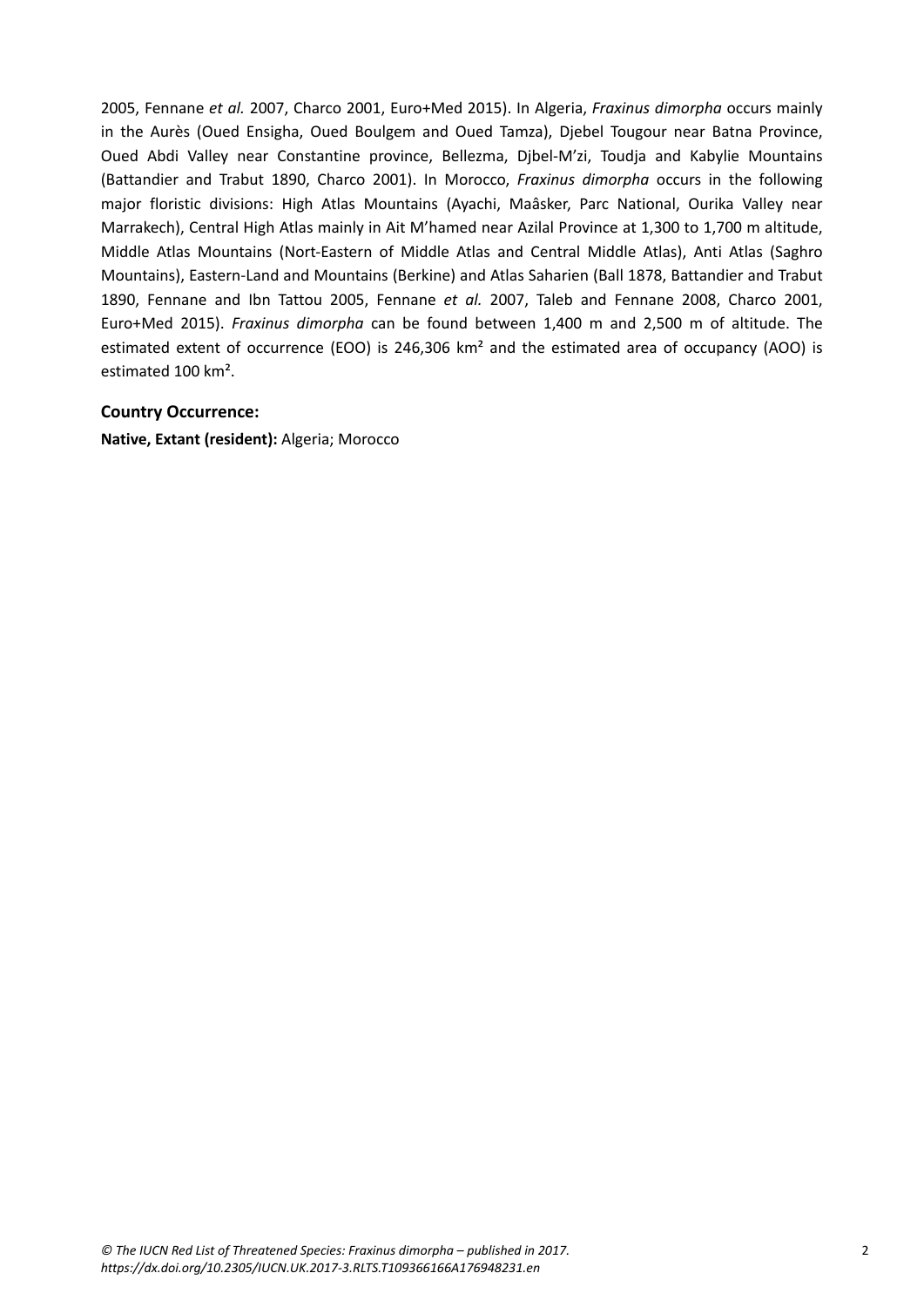# **Population**

*Fraxinus dimorpha* is very isolated and scattered in most of its localities. The abundance of the species varies from rare to occasional and most of the subpopulations are very fragmented. In Morocco, *Fraxinus dimorpha* is very local, fairly uncommon and the subpopulations size varies from rare (most of the subpopulations are scattered and small of 15 to 50 trees/ha) to occasional (50 to 500 trees/ha) (Genin *et al.* 2016). The regional surface area of *F. dimorpha* stands has not yet been formally characterised, but the tree stands form discontinuous patches found mainly throughout the northern part of the High Atlas and in the Middle Atlas (Genin *et al.* 2016). In Algeria, *Fraxinus dimorpha* is very local and fairly rare, occurs in small montane areas, very fragmented with low density and number of mature individuals (INRA 2012).

The overall trend of the population is decreasing. The number of mature individuals and the population density of *Fraxinus dimorpha* are significantly reduced during last decades. The population reduction is inferred to be very high of 70 % over the last three generations and is projected to continue declining at least by 50% in the future due to various factors and many threats.

**Current Population Trend:** Decreasing

### **Habitat and Ecology (see Appendix for additional information)**

*Fraxinus dimorpha* has typical habitats that include pastures, mountain plain, river banks, river beds, ravines, woodlands clearings, steep hills and Mediterranean forest (Battandier and Trabut 1890, Fennane *et al.* 2007, Charco 2001, Genin *et al.* 2016). *Fraxinus dimorpha* is a xerophytic plant that prefers arid and semi-arid, cool temperate and Mediterranean climates with a temperature between -20 to 35 °C. The species tolerates also very hot and dry climate of the mountains bordering the Sahara (Emberger 1938, Genin *et al.* 2016). *Fraxinus dimorpha* grows in limestone or siliceous rocks of low and medium mountains; it prefers open and sunny habitats but can be found in mid-shaded habitats. The species flowers from February to March and produces fruit from July to September (Emberger 1938, Charco 2001, Genin *et al*. 2016). The flowers of *Fraxinus dimorpha* are apetalous and wind pollinated. *Fraxinus dimorpha* is often found in association with *Quercus ilex* forming *Querco-Juniperetalia* order (Barbero *et al*. 1981) and *Fraxino-Quercetum* associations which are strongly represented in the central and eastern High Atlas (Rhanem 1985, Taleb and Fennane 2008). The propagation of the species can be done by seeds as well as by vegetative means.

**Systems:** Terrestrial

# **Use and Trade**

*Fraxinus dimorpha* has been used in folk medicine for its diuretic, laxative, antirheumatic and mild purgative effects as well as for treating constipation, dropsy, arthritis, rheumatic pain, cystitis, animal bone fracture and itching scalp (Bellakhdar 1997, Kostova and Iossifova 2007, M'Sou 2013). The fruits and seeds of *F. dimorpha,* locally called 'lsan-tir', are used as spices for their culinary, medicinal and aphrodisiac qualities. Seeds are also used to flavour some drinks like "Khodenjal" a Moroccan traditional drink and coffee (Bellakhdar 1997, M'Sou 2013). *Fraxinus dimorpha* is an important livelihood and agroforestry species in the Moroccan High Atlas. Here it is used for multiple purposes, for example; forage (leaves and seeds when available), timber (poles, beams, and handles for tools), firewood, food, alimentary, traditional medicinal and dyes (Bellakhdar1997, M'Sou 2013, Genin *et al.* 2016).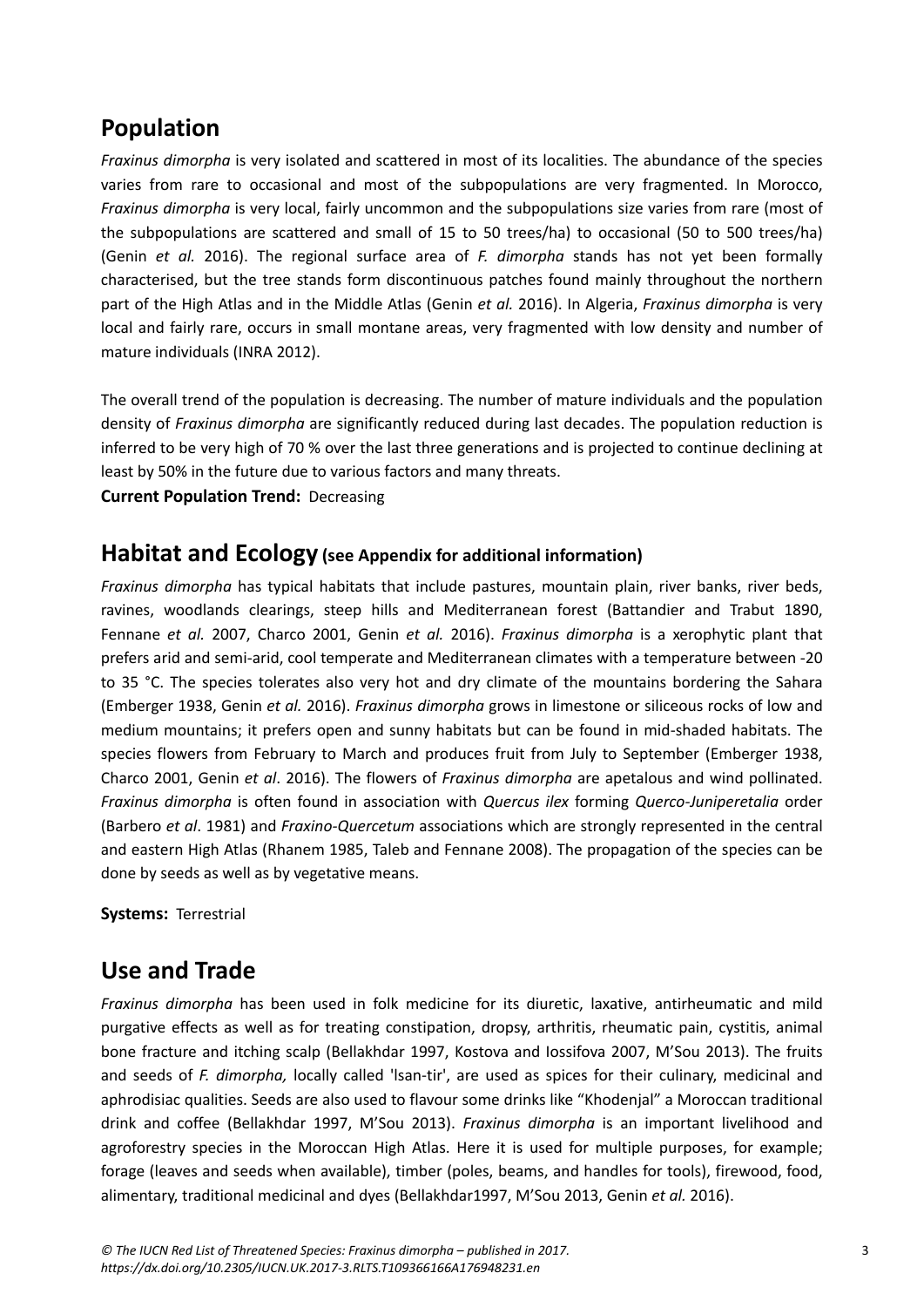*Fraxinus dimorpha* is characterised by the presence of coumarins, secoiridoids (glucosides and esters of hydroxyphenylethyl alcohols), phenylethanoids. lignans, flavonoids and simple phenolic compounds (Kostova and Iossifova 2007). The main compound group of the essential oil of the species is sesquiterpenes with (E)-nerolidol. The seeds and leaves of *F. dimorpha* contain mainly the tannic compounds, coumarins and phenolic substances (M'Sou 2013, Genin *et al.* 2016).

### **Threats(see Appendix for additional information)**

The population and the habitats of *Fraxinus dimorpha* are locally declining due to numerous medium to high impact threats, especially: ruthless collection for domestic uses and for trade, collection practices, overgrazing, deforestation and soil erosion (Bellakhdar 1997, Barbero *et al.* 1990, M'sou 2013, Genin *et al.* 2016, H. Rankou and S. M'sou pers. comm. 2017). *Fraxinus dimorpha* is overexploited for wood, fodder and seeds uses. The species is heavily collected by locals and collectors for domestic uses as a remedy or to trade nationally with local herbalists. Within in Morocco the species is traded and it is 70–100 dirhams/kg for the seeds and 40–55 dirhams for 1 m of the wood (H. Rankou and S. M'sou pers. comm. 2017). *Fraxinus dimorpha* is also threatened by the new management of public forests and the poor recognition of the traditional sustainable forest management (Genin *et al.* 2016, Barbero *et al.* 1990, H. Rankou and S. M'sou pers. comm. 2017). *Fraxinus dimorpha* is threatened more generally by the direct and indirect impact of human activities such as leisure activities, tourism, infrastructure development, long periods of drought and climate change (Benabid 2002, Plan Bleu 2009, Taleb and Fennane 2011).

### **Conservation Actions(see Appendix for additional information)**

In Morocco, *Fraxinus dimorpha* is managed traditionally as an important livelihood species. One stand of ash tree of the Aït M'Hamed Commune is a public forest managed by State foresters, but where access to livestock browsing and some cutting is informally allowed (Genin *et al.* 2016). Tree exploitation and management of the species in the area of the High Atlas studied by Genin *et al.* 2016, follows a very precise sequence. It encompasses, on single living trees, overlapping cutting cycles of four years in order to produce fodder foliage, associated with eight-year cycles for the purpose of producing poles. Sometimes, particularly vigorous poles are conserved in order to produce beams in about 30-year cycles. The traditional, sustainable forest management system for this species is poorly recognised by forest and agriculture authorities in Morocco, who consider any cutting of living wood by local people as a legal offence. In Algeria, *Fraxinus dimorpha* is protected by the executive Decree n° 12–03 of 10 Safar 1433 corresponding to 4 January 2012 establishing the list of uncultivated species of vegetation protects, published in the official journal of Algeria n°03, 2012. *Fraxinus dimorpha* is cultivated successfully *ex situ* and the following actions are recommended to conserve the species and its native habitats;

• Protection of the species and sites from habitat loss and fragmentation, deforestation, over-collection and overgrazing.

- Cultivated plants should be used in trade and domestic uses instead of wild plant.
- Improve local practices of cutting and the time of collecting the species.
- Fencing the vulnerable sites to protect the species from overexploitation, overgrazing, trampling and ruthless collection.

• The creation of protected areas to ensure complete regeneration of the species, ecosystems and to restore the quality of wild environments.

• Recognition of the traditional sustainable forest management and conservation cultural practices.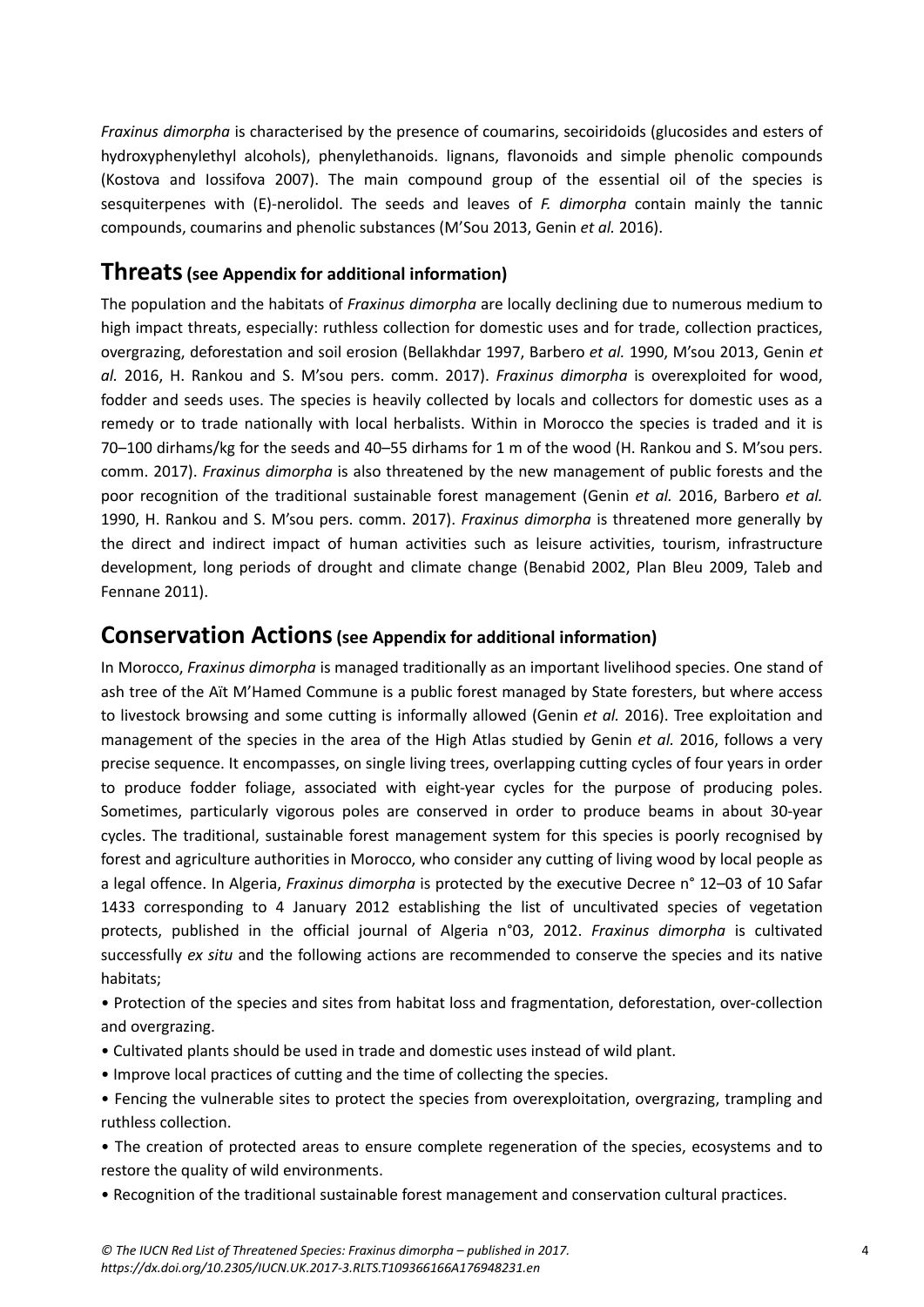- Raising of public awareness and identifying priorities.
- *Ex situ* conservation: artificial propagation, reintroduction, seed collections.
- Monitoring and surveillance of the existing populations and sites.
- Estimation of population sizes and study of their dynamics, trends, biology and ecology.

• Protection of living individuals of the species through legislation and legal protection which ban the species being picked or dug up.

• Enforcement of the legal protection measures (Law on the protection and the enhancement of the environment, Law on the studies of impact).

• Pastoral, silvo-pastoral improvement and organisation of pastoralists through establishment of a rotation system for pasture.

• Participative approaches with communities and local people for implementing the conservation actions.

# **Credits**

| Assessor(s):                      | Rankou, H., M'Sou, S., Alifriqui, M. & Martin, G. |
|-----------------------------------|---------------------------------------------------|
| Reviewer(s):                      | Jury, S., Barstow, M. & Rivers, M.C.              |
| Partner(s) and<br>Institution(s): | <b>Botanic Gardens Conservation International</b> |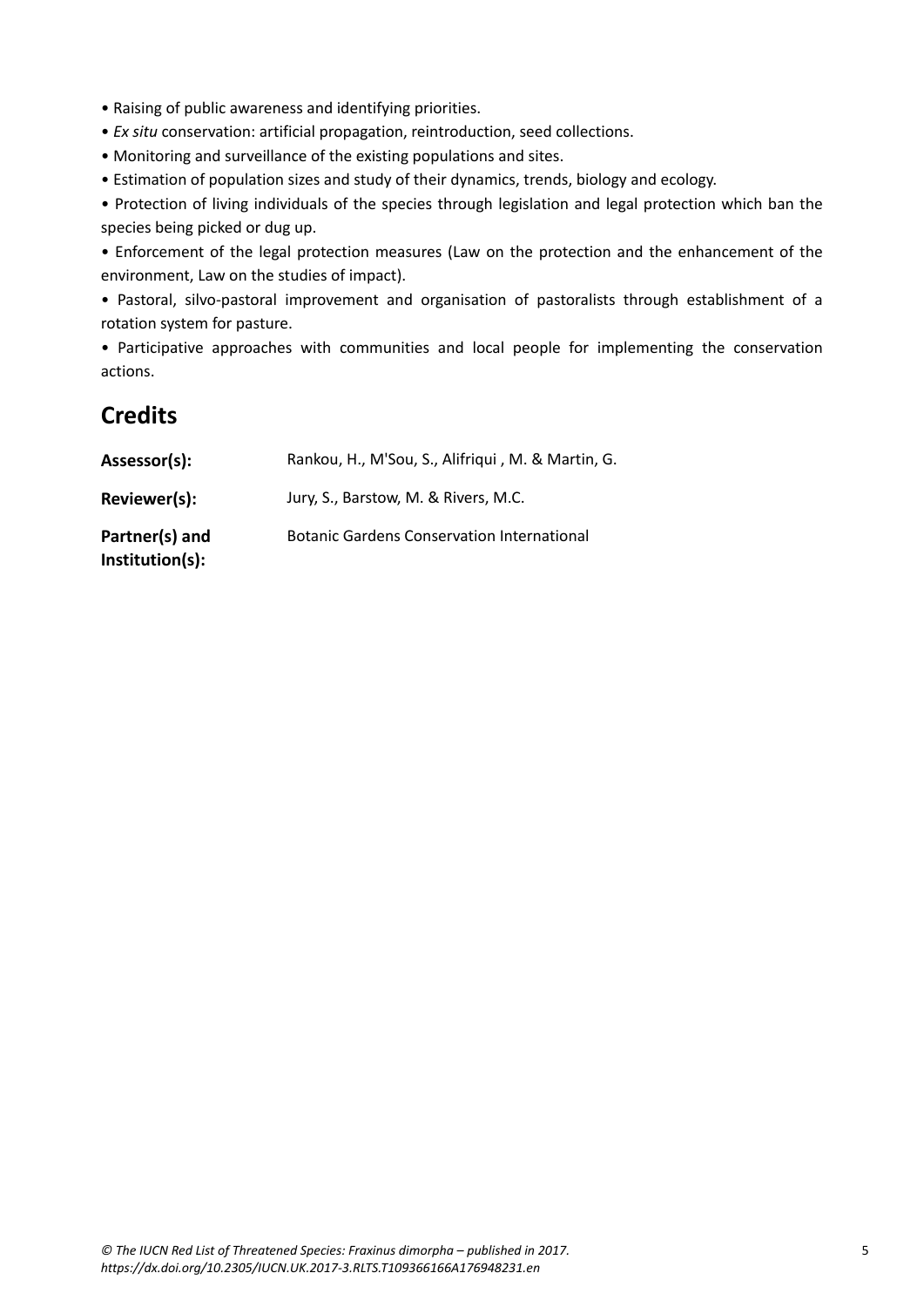# **Bibliography**

Ball. 1878. Spicilegium florae Maroccanae. *Botanical Journal of the Linnean Society* 564.

Barbero, M., Bonin, G., Loisel, R. and Quézel, P. 1990. Changes and disturbances of forest ecosystems caused by human activities in the western part of the Mediterranean basin. *Vegetatio* 87(2): 151-173.

Barbero, M., Quézel, P. and Rivas-Martínez, S. 1981. Contribution à l'étude des groupements forestiers et préforestiers du Maroc. *Phytocoenologia* 9(3): 311-412.

Battandier, J.A. and Trabut, M. 1888-1890. *Flore de l'Algérie - Ancienne Flore d'Alger Transformée*. A.Jourdan, Alger.

Bellakhdar. J. 1997. *La pharmacopée marocaine traditionnelle Médecine arabe ancienne et savoirs populaires*. Ibis Press, Paris.

Benabid, A. 2002. *Flore et écosystèmes du Maroc. Évaluation et préservation de la biodiversité*. Ibis Press, Paris.

Charco, J. 2001. *Guia de los arboles y arbustos del Norte de Africa: claves de determinacion, descripciones, ilustraciones y mapas de distribucion*. Agencia Espanola de Cooperacion Internacional, Madrid.

Emberger, L. 1938. *Les Arbres du Maroc et comment les reconnaître.* . Larose Editeurs, Paris.

Euro+Med. 2015. Euro+Med PlantBase. Berlin-Dahlem. Available at: [http://ww2.bgbm.org/EuroPlusMed/query.asp.](http://ww2.bgbm.org/EuroPlusMed/query.asp)

Fennane, M. and Ibn Tattou, M. 2005. *Flore vasculaire du Maroc : inventaire et chorologie*. Travaux de l'Institut Scientifique, Rabat.

Fennane, M., Ibn Tattou, M., Mathez, J., Ouyahya, A. and El Oualidi, J. (eds). 2007. *Flore Pratique du Maroc. Volume 2: Angiospermae (Leguminosae-Lentibulariaceae)*. Travaux de l'Institut Scientifique de Rabat Série Botanique 38, Rabat.

Genin, D., Crochot, C., Msou, S., Araba, A. and Alifriqui, M. 2016. Meadow up a tree: Feeding flocks with a native ash tree in the Moroccan mountains. *Pastoralism: Research, Policy and Practice* 6.

INRA. 2012. Rapport National: Etat actuel des ressources génétiques forestières en Algérie.

IUCN. 2017. The IUCN Red List of Threatened Species. Version 2017-3. Available at: [www.iucnredlist.org.](www.iucnredlist.org) (Accessed: 5 December 2017).

IUCN. 2020. The IUCN Red List of Threatened Species. Version 2020-2. Available at: [www.iucnredlist.org.](www.iucnredlist.org) (Accessed: 13 June 2020).

Kostova, I and Iossifova, T. 2007. Chemical components of Fraxinus species. *Fitoterapia* 78: 85-106.

M'Sou, S. 2013. Frêne dimorphe (Fraxinus dimorpha Coss. et Dur. = F. xanthoxyloides wall): Aspects fourragers et usages traditionnels dans des terroirs agro-forestiers du Haut Atlas Marocain. . Faculte Science, Cadi Ayyad .

Plan Bleu. 2009. Méditerranée: les perspectives du Plan Bleu sur l'environnement et le développement. Available at: [http:// www.planbleu.org/publications/UPM\\_FR.pdf.](http:// www.planbleu.org/publications/UPM_FR.pdf.).

RBG, Kew. 2014. World Checklist of Selected Plant Families (WCSP). Available at: [http://apps.kew.org/wcsp/home.do.](http://apps.kew.org/wcsp/home.do)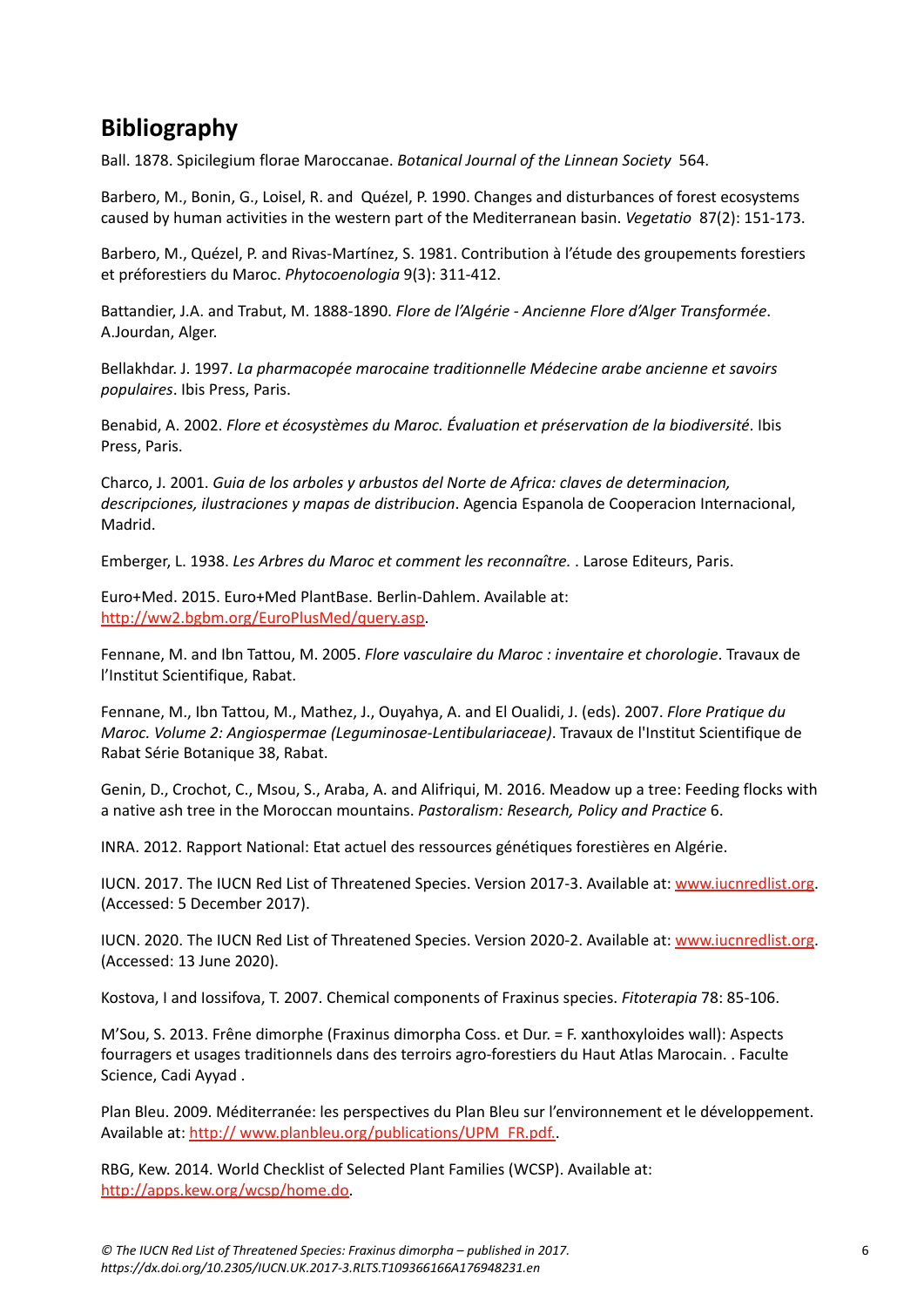Rhanem, M. 1985. Étude phyto-écologique des versants de la vallée des Ait Bou Guemmaz (Haut Atlas central septentrional, Maroc). U.S.T.L. , Montpellier .

Taleb, M.S. and Fennane, M. 2008. Diversité floristique du Parc National du Haut Atlas Oriental et des massifs Ayachi et
Maâsker (Maroc). *Acta Botanica Malacitana* 33: 125-145.

Taleb, M.S. and Fennane, M. 2011. Morocco. In: Radford, E.A., Catullo, G. and de Montmollin, B. (eds), *Important Plant Areas of the south and east Mediterranean region: priority sites for conservation*, pp. 22-26. IUCN, Gland, Switzerland and Málaga, Spain, Málaga.

# **Citation**

Rankou, H., M'Sou, S., Alifriqui , M. & Martin, G. 2017. *Fraxinus dimorpha* (errata version published in 2020). *The IUCN Red List of Threatened Species* 2017: e.T109366166A176948231. <https://dx.doi.org/10.2305/IUCN.UK.2017-3.RLTS.T109366166A176948231.en>

# **Disclaimer**

To make use of this information, please check the [Terms of Use](http://www.iucnredlist.org/info/terms-of-use).

# **External Resources**

For [Supplementary Material](https://dx.doi.org/10.2305/IUCN.UK.2017-3.RLTS.T109366166A176948231.en), and for [Images and External Links to Additional Information](https://dx.doi.org/10.2305/IUCN.UK.2017-3.RLTS.T109366166A176948231.en), please see the Red List website.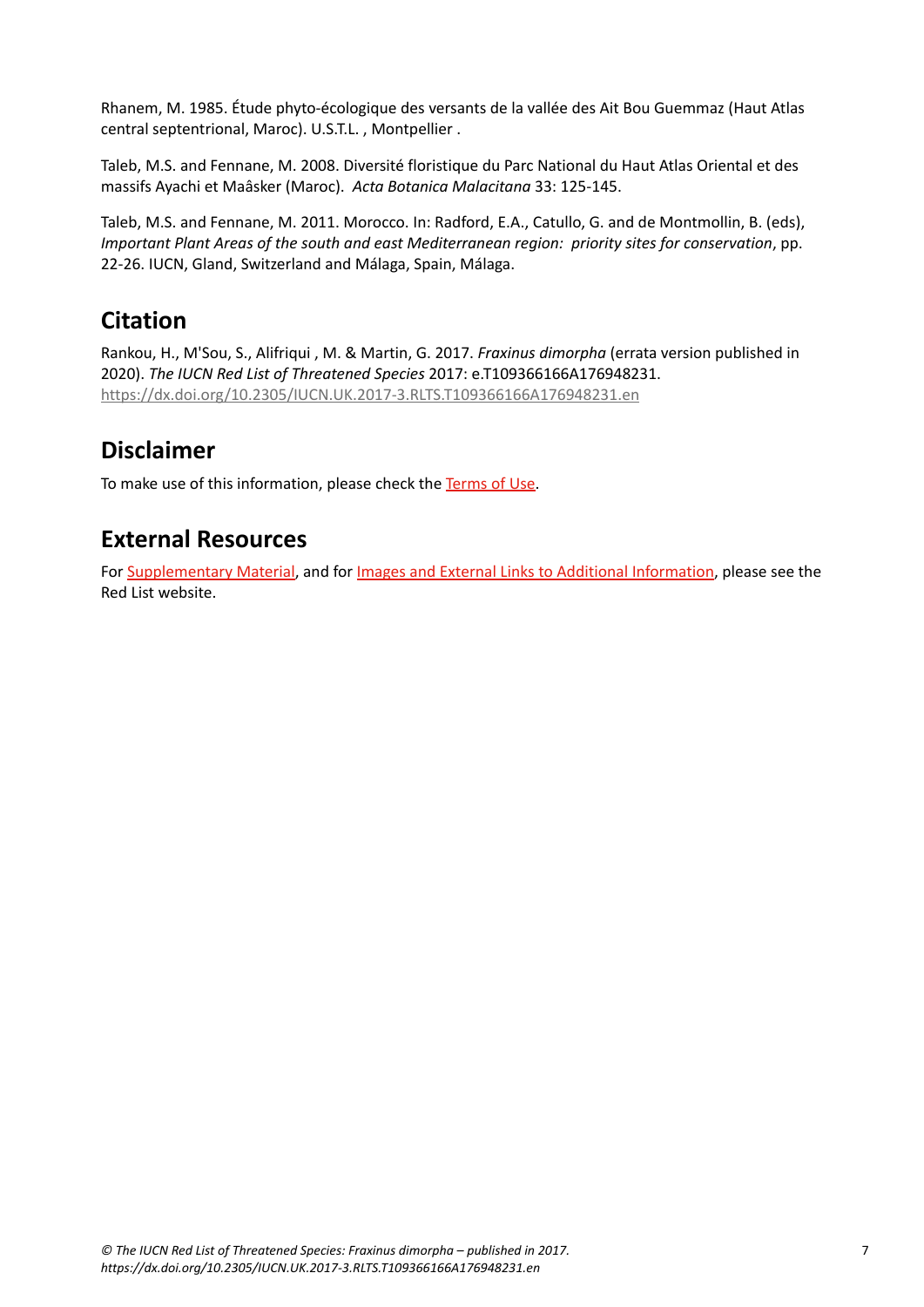# **Appendix**

# **Habitats**

**[\(http://www.iucnredlist.org/technical-documents/classification-schemes](http://www.iucnredlist.org/technical-documents/classification-schemes))**

| Habitat                                                                | <b>Season</b> | <b>Suitability</b> | Major<br>Importance?     |
|------------------------------------------------------------------------|---------------|--------------------|--------------------------|
| 1. Forest -> 1.4. Forest - Temperate                                   | Resident      | Suitable           | Yes                      |
| 3. Shrubland -> 3.4. Shrubland - Temperate                             | Resident      | Suitable           | $\overline{\phantom{0}}$ |
| 3. Shrubland -> 3.8. Shrubland - Mediterranean-type Shrubby Vegetation | Resident      | Suitable           | $\overline{\phantom{0}}$ |

# **Plant Growth Forms**

**[\(http://www.iucnredlist.org/technical-documents/classification-schemes](http://www.iucnredlist.org/technical-documents/classification-schemes))**

| Plant Growth Form |  |
|-------------------|--|
| TL. Tree - large  |  |

# **Use and Trade**

**[\(http://www.iucnredlist.org/technical-documents/classification-schemes](http://www.iucnredlist.org/technical-documents/classification-schemes))**

| <b>End Use</b>                       | Local     | <b>National</b> | International |
|--------------------------------------|-----------|-----------------|---------------|
| Construction or structural materials | <b>No</b> | No              | Yes           |
| Medicine - human & veterinary        | <b>No</b> | No              | Yes           |
| Food - animal                        | <b>No</b> | No              | Yes           |
| Research                             | <b>No</b> | No              | Yes           |
| Other household goods                | <b>No</b> | No              | Yes           |
| Food - human                         | <b>No</b> | No              | Yes           |

# **Threats**

**[\(http://www.iucnredlist.org/technical-documents/classification-schemes](http://www.iucnredlist.org/technical-documents/classification-schemes))**

| <b>Timing</b> | Scope          | <b>Severity</b> | <b>Impact Score</b>                                                                                                                                                                                                 |
|---------------|----------------|-----------------|---------------------------------------------------------------------------------------------------------------------------------------------------------------------------------------------------------------------|
| Ongoing       | Minority (50%) | Rapid declines  | <b>Medium</b><br>impact: 6                                                                                                                                                                                          |
| Stresses:     |                |                 |                                                                                                                                                                                                                     |
|               |                |                 |                                                                                                                                                                                                                     |
|               |                |                 |                                                                                                                                                                                                                     |
|               |                |                 | 1. Ecosystem stresses -> 1.2. Ecosystem degradation<br>1. Ecosystem stresses -> 1.3. Indirect ecosystem effects<br>2. Species Stresses -> 2.1. Species mortality<br>2. Species Stresses -> 2.2. Species disturbance |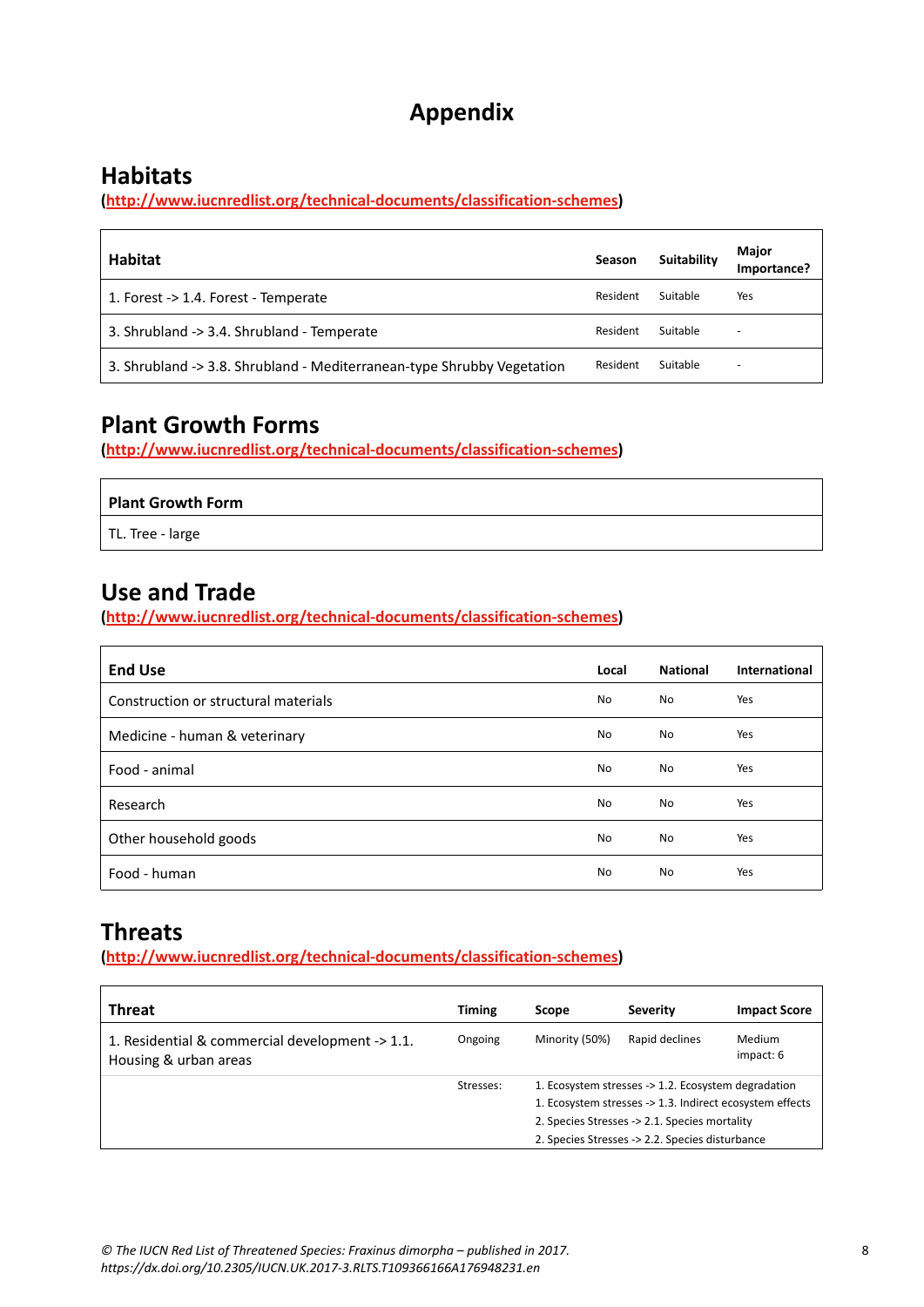| 2. Agriculture & aquaculture -> 2.1. Annual &<br>perennial non-timber crops -> 2.1.2. Small-holder<br>farming               | Ongoing   | Majority (50-<br>90%)                                                                                                                                                                                               | Rapid declines                                                                                                                                                                                                      | Medium<br>impact: 7 |
|-----------------------------------------------------------------------------------------------------------------------------|-----------|---------------------------------------------------------------------------------------------------------------------------------------------------------------------------------------------------------------------|---------------------------------------------------------------------------------------------------------------------------------------------------------------------------------------------------------------------|---------------------|
|                                                                                                                             | Stresses: |                                                                                                                                                                                                                     | 1. Ecosystem stresses -> 1.2. Ecosystem degradation<br>1. Ecosystem stresses -> 1.3. Indirect ecosystem effects<br>2. Species Stresses -> 2.1. Species mortality<br>2. Species Stresses -> 2.2. Species disturbance |                     |
| 2. Agriculture & aquaculture -> 2.2. Wood & pulp<br>plantations -> 2.2.1. Small-holder plantations                          | Ongoing   | Majority (50-<br>90%)                                                                                                                                                                                               | Rapid declines                                                                                                                                                                                                      | Medium<br>impact: 7 |
|                                                                                                                             | Stresses: |                                                                                                                                                                                                                     | 1. Ecosystem stresses -> 1.2. Ecosystem degradation<br>1. Ecosystem stresses -> 1.3. Indirect ecosystem effects<br>2. Species Stresses -> 2.1. Species mortality<br>2. Species Stresses -> 2.2. Species disturbance |                     |
| 2. Agriculture & aquaculture -> 2.3. Livestock farming<br>& ranching -> 2.3.1. Nomadic grazing                              | Ongoing   | Whole (>90%)                                                                                                                                                                                                        | Very rapid<br>declines                                                                                                                                                                                              | High impact: 9      |
|                                                                                                                             | Stresses: |                                                                                                                                                                                                                     | 1. Ecosystem stresses -> 1.2. Ecosystem degradation<br>1. Ecosystem stresses -> 1.3. Indirect ecosystem effects<br>2. Species Stresses -> 2.1. Species mortality<br>2. Species Stresses -> 2.2. Species disturbance |                     |
| 2. Agriculture & aquaculture -> 2.3. Livestock farming<br>& ranching -> 2.3.2. Small-holder grazing, ranching or<br>farming | Ongoing   | Whole (>90%)                                                                                                                                                                                                        | Rapid declines                                                                                                                                                                                                      | High impact: 8      |
|                                                                                                                             | Stresses: |                                                                                                                                                                                                                     | 1. Ecosystem stresses -> 1.2. Ecosystem degradation<br>1. Ecosystem stresses -> 1.3. Indirect ecosystem effects<br>2. Species Stresses -> 2.1. Species mortality<br>2. Species Stresses -> 2.2. Species disturbance |                     |
| 4. Transportation & service corridors -> 4.1. Roads &<br>railroads                                                          | Ongoing   | Minority (50%)                                                                                                                                                                                                      | Rapid declines                                                                                                                                                                                                      | Medium<br>impact: 6 |
|                                                                                                                             | Stresses: |                                                                                                                                                                                                                     | 1. Ecosystem stresses -> 1.2. Ecosystem degradation<br>1. Ecosystem stresses -> 1.3. Indirect ecosystem effects<br>2. Species Stresses -> 2.1. Species mortality<br>2. Species Stresses -> 2.2. Species disturbance |                     |
| 5. Biological resource use -> 5.2. Gathering terrestrial<br>plants -> 5.2.1. Intentional use (species is the target)        | Ongoing   | Majority (50-<br>90%)                                                                                                                                                                                               | Very rapid<br>declines                                                                                                                                                                                              | High impact: 8      |
|                                                                                                                             | Stresses: | 1. Ecosystem stresses -> 1.2. Ecosystem degradation<br>1. Ecosystem stresses -> 1.3. Indirect ecosystem effects<br>2. Species Stresses -> 2.1. Species mortality<br>2. Species Stresses -> 2.2. Species disturbance |                                                                                                                                                                                                                     |                     |
| 5. Biological resource use -> 5.3. Logging & wood<br>harvesting -> 5.3.2. Intentional use: (large scale)<br>[harvest]       | Ongoing   | Majority (50-<br>90%)                                                                                                                                                                                               | Very rapid<br>declines                                                                                                                                                                                              | High impact: 8      |
|                                                                                                                             | Stresses: |                                                                                                                                                                                                                     | 1. Ecosystem stresses -> 1.2. Ecosystem degradation<br>1. Ecosystem stresses -> 1.3. Indirect ecosystem effects<br>2. Species Stresses -> 2.1. Species mortality<br>2. Species Stresses -> 2.2. Species disturbance |                     |
| 6. Human intrusions & disturbance -> 6.1.<br>Recreational activities                                                        | Ongoing   | Minority (50%)                                                                                                                                                                                                      | Rapid declines                                                                                                                                                                                                      | Medium<br>impact: 6 |
|                                                                                                                             | Stresses: |                                                                                                                                                                                                                     | 1. Ecosystem stresses -> 1.2. Ecosystem degradation<br>1. Ecosystem stresses -> 1.3. Indirect ecosystem effects<br>2. Species Stresses -> 2.1. Species mortality<br>2. Species Stresses -> 2.2. Species disturbance |                     |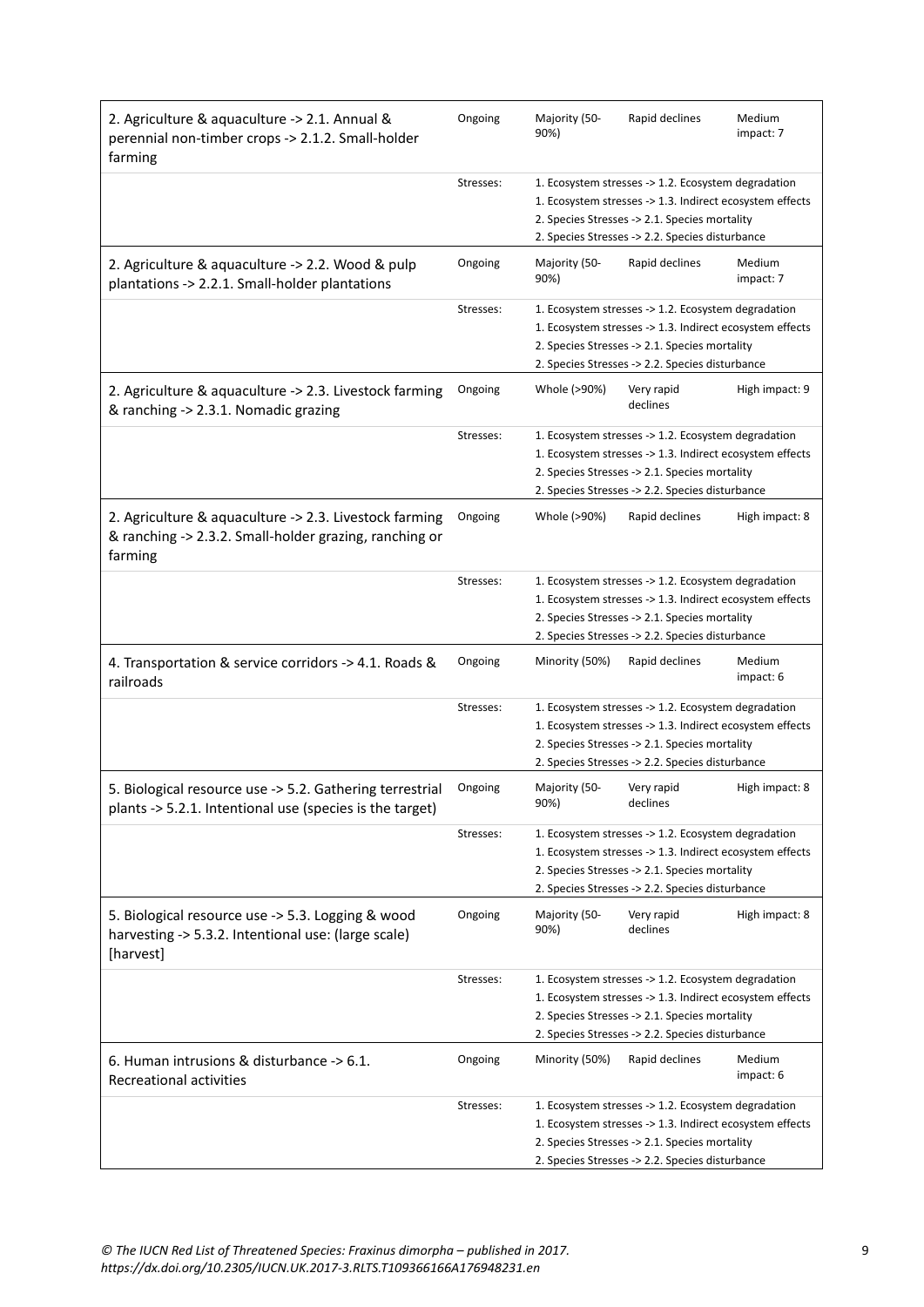| 6. Human intrusions & disturbance -> 6.3. Work &<br>other activities                            | Ongoing   | Minority (50%)        | Rapid declines                                           | Medium<br>impact: 6 |
|-------------------------------------------------------------------------------------------------|-----------|-----------------------|----------------------------------------------------------|---------------------|
|                                                                                                 | Stresses: |                       | 1. Ecosystem stresses -> 1.2. Ecosystem degradation      |                     |
|                                                                                                 |           |                       | 1. Ecosystem stresses -> 1.3. Indirect ecosystem effects |                     |
|                                                                                                 |           |                       | 2. Species Stresses -> 2.1. Species mortality            |                     |
|                                                                                                 |           |                       | 2. Species Stresses -> 2.2. Species disturbance          |                     |
| 7. Natural system modifications -> 7.3. Other<br>ecosystem modifications                        | Ongoing   | Minority (50%)        | Rapid declines                                           | Medium<br>impact: 6 |
|                                                                                                 | Stresses: |                       | 1. Ecosystem stresses -> 1.2. Ecosystem degradation      |                     |
|                                                                                                 |           |                       | 1. Ecosystem stresses -> 1.3. Indirect ecosystem effects |                     |
| 2. Species Stresses -> 2.1. Species mortality                                                   |           |                       |                                                          |                     |
|                                                                                                 |           |                       | 2. Species Stresses -> 2.2. Species disturbance          |                     |
| 9. Pollution -> 9.3. Agricultural & forestry effluents -><br>9.3.2. Soil erosion, sedimentation | Ongoing   | Majority (50-<br>90%) | Rapid declines                                           | Medium<br>impact: 7 |
|                                                                                                 | Stresses: |                       | 1. Ecosystem stresses -> 1.2. Ecosystem degradation      |                     |
|                                                                                                 |           |                       | 1. Ecosystem stresses -> 1.3. Indirect ecosystem effects |                     |
|                                                                                                 |           |                       | 2. Species Stresses -> 2.2. Species disturbance          |                     |

# **Conservation Actions in Place**

**[\(http://www.iucnredlist.org/technical-documents/classification-schemes](http://www.iucnredlist.org/technical-documents/classification-schemes))**

### **Conservation Action in Place**

In-place species management

Subject to ex-situ conservation: Yes

# **Conservation Actions Needed**

**[\(http://www.iucnredlist.org/technical-documents/classification-schemes](http://www.iucnredlist.org/technical-documents/classification-schemes))**

| <b>Conservation Action Needed</b>                                                                    |
|------------------------------------------------------------------------------------------------------|
| 1. Land/water protection -> 1.1. Site/area protection                                                |
| 2. Land/water management -> 2.1. Site/area management                                                |
| 2. Land/water management -> 2.3. Habitat & natural process restoration                               |
| 3. Species management -> 3.1. Species management -> 3.1.1. Harvest management                        |
| 3. Species management -> 3.1. Species management -> 3.1.2. Trade management                          |
| 3. Species management -> 3.3. Species re-introduction -> 3.3.1. Reintroduction                       |
| 3. Species management -> 3.4. Ex-situ conservation -> 3.4.1. Captive breeding/artificial propagation |
| 3. Species management -> 3.4. Ex-situ conservation -> 3.4.2. Genome resource bank                    |
| 4. Education & awareness -> 4.2. Training                                                            |
| 4. Education & awareness -> 4.3. Awareness & communications                                          |
| 5. Law & policy -> 5.1. Legislation -> 5.1.2. National level                                         |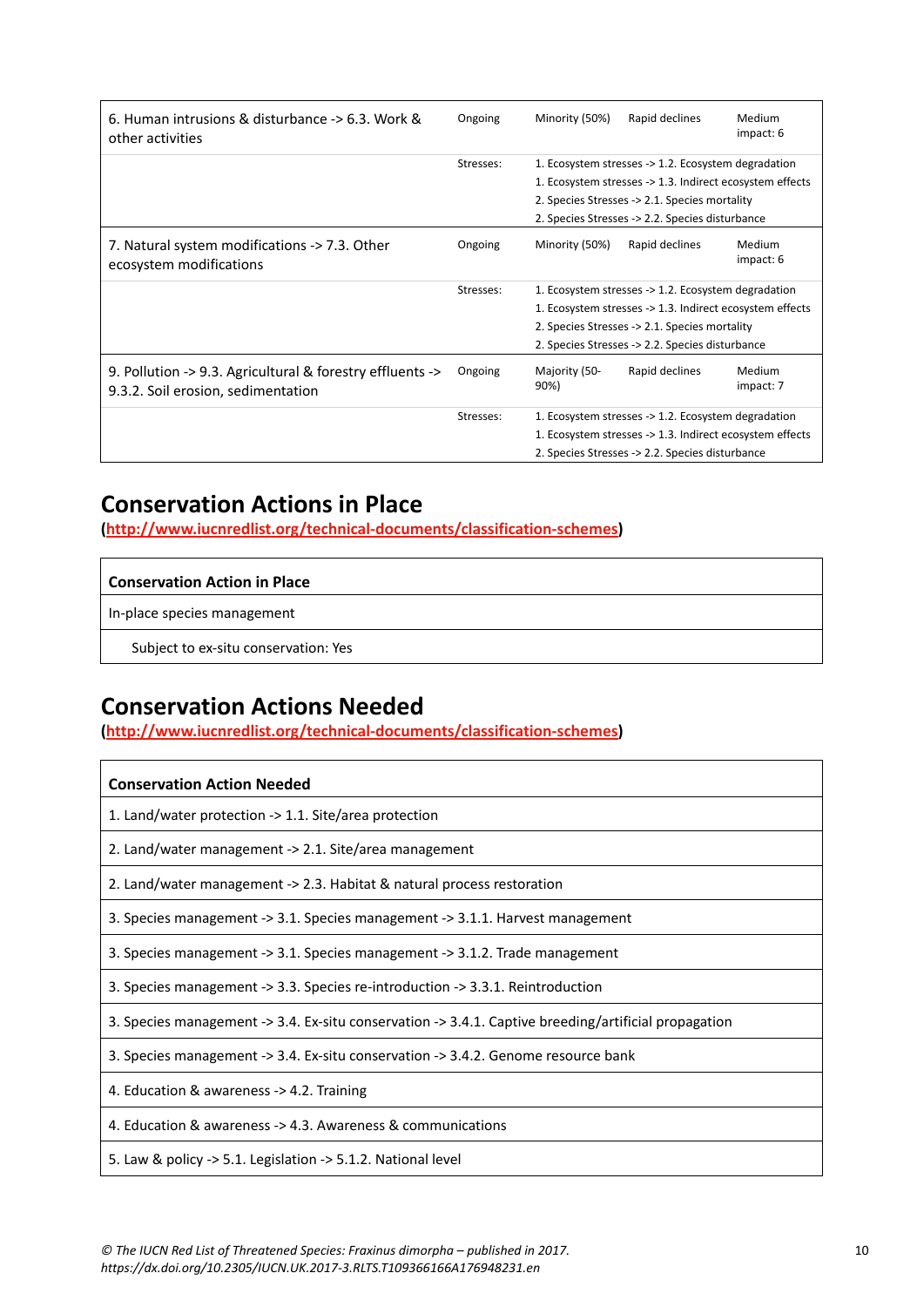**Conservation Action Needed**

6. Livelihood, economic & other incentives -> 6.1. Linked enterprises & livelihood alternatives

## **Research Needed**

**[\(http://www.iucnredlist.org/technical-documents/classification-schemes](http://www.iucnredlist.org/technical-documents/classification-schemes))**

| <b>Research Needed</b>                                           |
|------------------------------------------------------------------|
| 1. Research -> 1.2. Population size, distribution & trends       |
| 1. Research -> 1.4. Harvest, use & livelihoods                   |
| 1. Research $\rightarrow$ 1.6. Actions                           |
| 2. Conservation Planning -> 2.3. Harvest & Trade Management Plan |
| 3. Monitoring -> 3.1. Population trends                          |
| 3. Monitoring -> 3.3. Trade trends                               |

# **Additional Data Fields**

| <b>Distribution</b>                                               |
|-------------------------------------------------------------------|
| Estimated area of occupancy (AOO) (km <sup>2</sup> ): 100         |
| Continuing decline in area of occupancy (AOO): Yes                |
| Estimated extent of occurrence (EOO) (km <sup>2</sup> ): 246306   |
| Continuing decline in extent of occurrence (EOO): Yes             |
| Number of Locations: 8                                            |
| Lower elevation limit (m): 1,400                                  |
| Upper elevation limit (m): 2,500                                  |
| Population                                                        |
| Continuing decline of mature individuals: Yes                     |
| Population severely fragmented: Yes                               |
| <b>Habitats and Ecology</b>                                       |
| Continuing decline in area, extent and/or quality of habitat: Yes |
| Generation Length (years): 35-40                                  |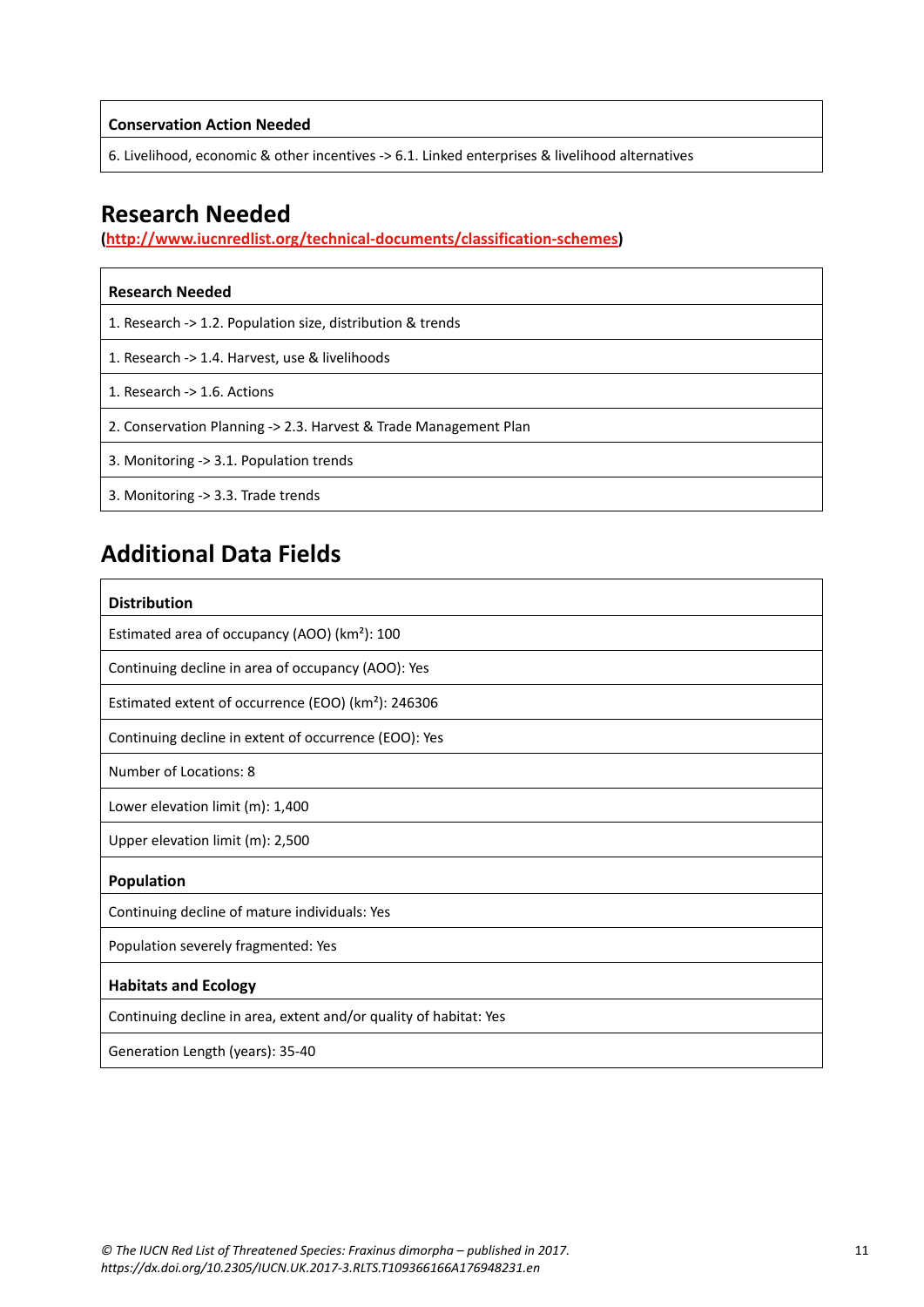# **Errata**

**Errata reason:** This erratum version of the assessment was created to correct some minor grammar errors in the text. The species' range map has also been removed; previously it was accidentally published.